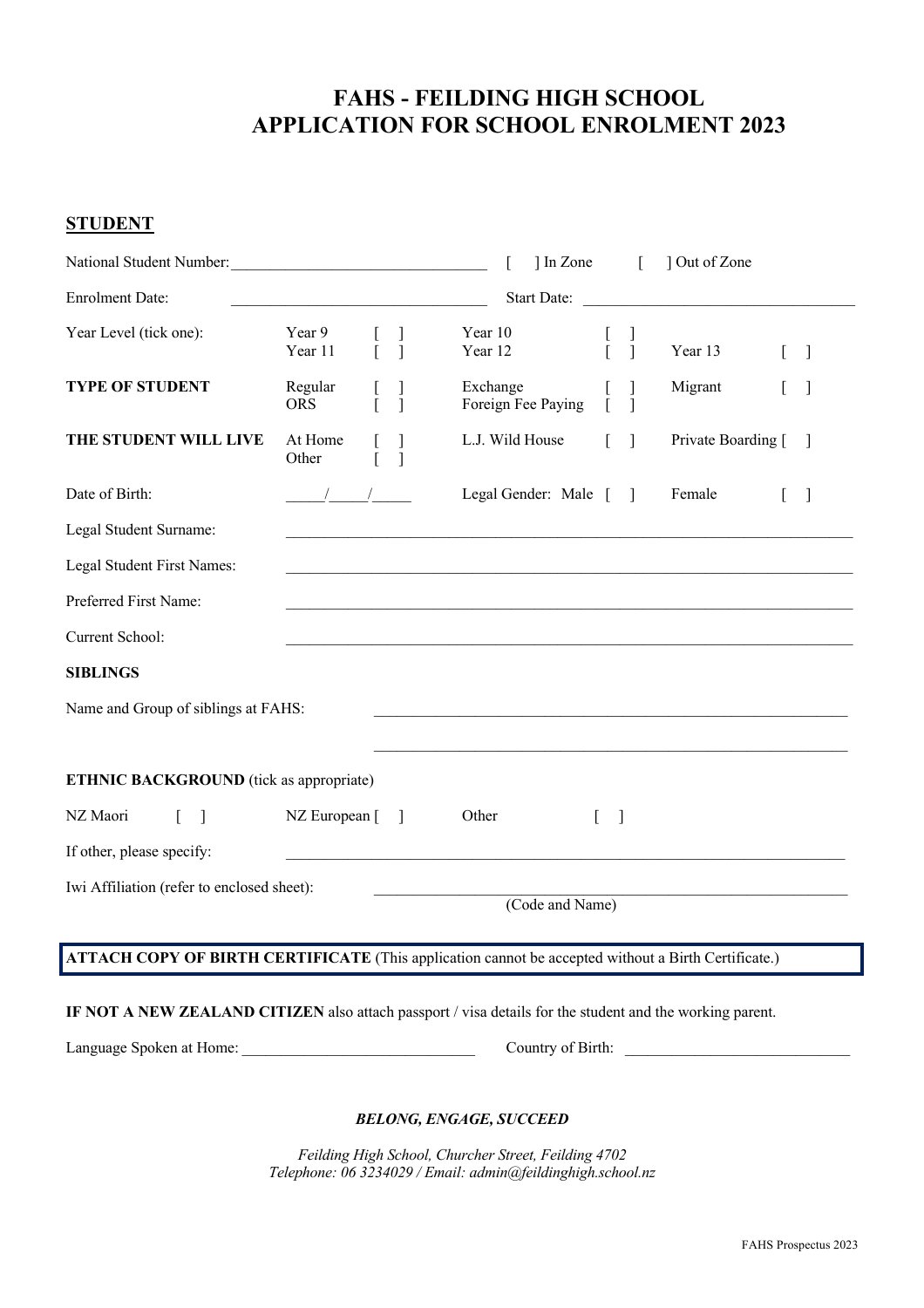### **NAMES AND CONTACT DETAILS OF LEGAL GUARDIANS**

(Those named on the Birth Certificate)

Occupation: Work Place Work Phone:

Relationship to Student:

|                                                                                                             | If you don't know the contact details of any of the legal guardians, please explain and provide evidence if possible. |
|-------------------------------------------------------------------------------------------------------------|-----------------------------------------------------------------------------------------------------------------------|
| Mother's Name:                                                                                              | Father's Name:<br>the control of the control of the control of the control of the control of                          |
| Address:                                                                                                    | Address:                                                                                                              |
| Cell Phone:                                                                                                 | Cell Phone:                                                                                                           |
| Email Address:<br>the control of the control of the control of the control of the control of the control of | Email Address:                                                                                                        |
| Occupation:                                                                                                 | Occupation:<br>the control of the control of the control of the control of the control of the control of              |
| <b>Work Place:</b>                                                                                          | Work Place:                                                                                                           |
| Work Phone:<br><u> 1980 - Johann Barbara, martxa al</u>                                                     | Work Phone:                                                                                                           |
| the circumstances.                                                                                          |                                                                                                                       |
| Are there any Court appointed additional Legal Guardians?                                                   | YES / NO                                                                                                              |
| If yes, please provide details and proof of this, including a copy of the Court Order.                      |                                                                                                                       |
|                                                                                                             |                                                                                                                       |
|                                                                                                             |                                                                                                                       |
| <b>ADDITIONAL LEGAL GUARDIANS</b>                                                                           | <b>ADDITIONAL CAREGIVER 1</b><br>(E.g. Step Parent, Grandparent – please refer to guidelines)                         |
| Name:                                                                                                       | Name:                                                                                                                 |
| Address:                                                                                                    | Address:                                                                                                              |
|                                                                                                             |                                                                                                                       |
| Cell Phone:                                                                                                 | Cell Phone:                                                                                                           |
| Email Address:                                                                                              | Email Address:                                                                                                        |
| Occupation:<br>the control of the control of the control of the control of the control of                   | Occupation:<br><u> 1989 - Johann John Stone, mars eta biztanleria (h. 1989).</u>                                      |
| <b>Work Place:</b><br>the control of the control of the control of the control of the control of            | Work Place:<br>the control of the control of the control of the control of the control of the control of              |
| Work Phone:<br>the control of the control of the control of the control of the control of the control of    | Work Phone:                                                                                                           |
| Relationship to Student:                                                                                    | Relationship to Student:                                                                                              |
| <b>ADDITIONAL CAREGIVER 2</b>                                                                               | Please provide any details regarding additional caregiver(s).                                                         |
| Name:                                                                                                       |                                                                                                                       |
| Address:                                                                                                    |                                                                                                                       |
|                                                                                                             |                                                                                                                       |
| Cell Phone:                                                                                                 |                                                                                                                       |
|                                                                                                             |                                                                                                                       |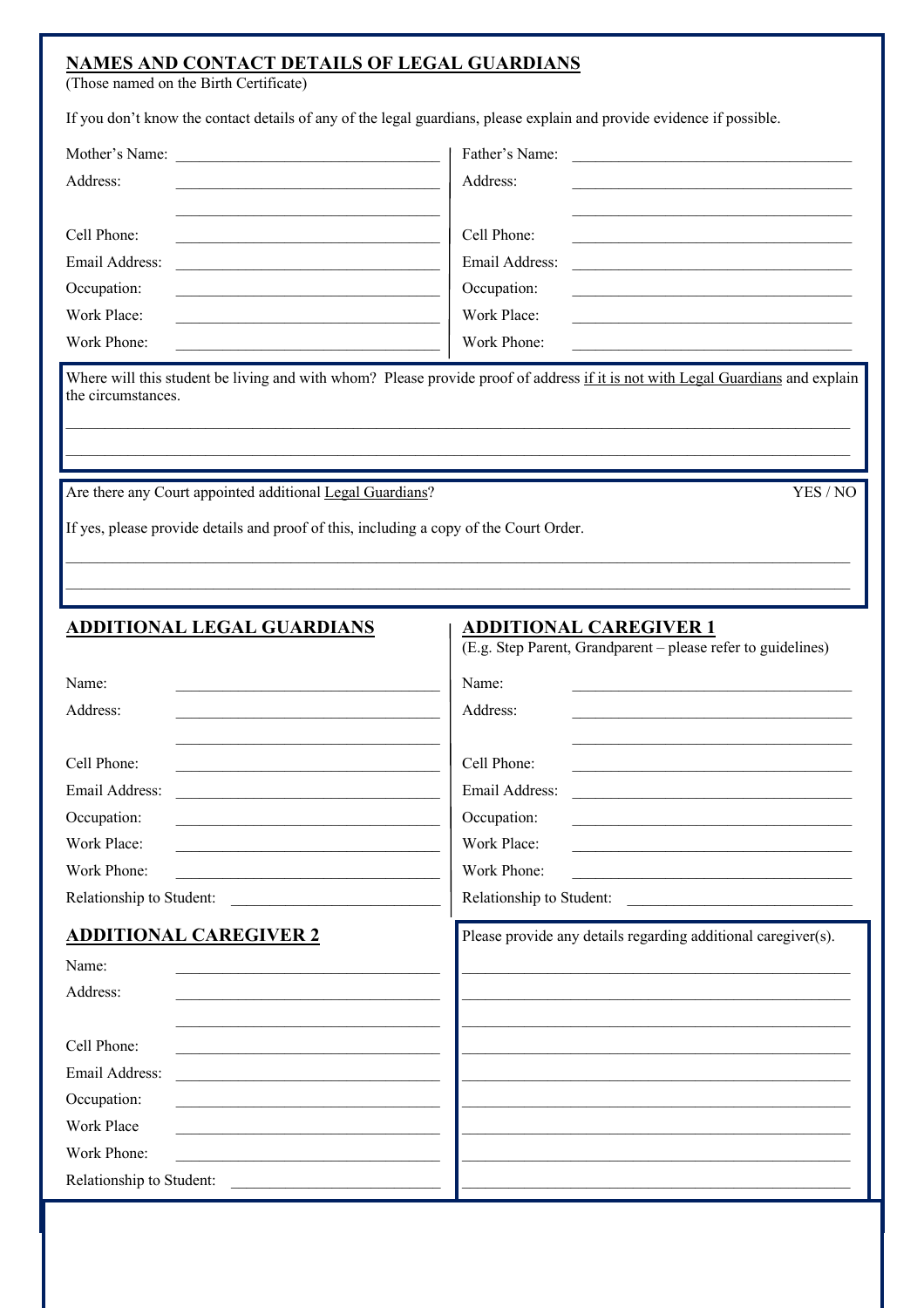## **LOCAL EMERGENCY CONTACT**

(Cannot be anyone named previously, but essential to ensure the safety of this student.)

| Name:                    |                                                                                                                      |
|--------------------------|----------------------------------------------------------------------------------------------------------------------|
| Relationship to student: | <u> 1980 - Andrea Albert III, poet al provincia a la provincia al provincia a la provincia al provincia a la pro</u> |
|                          | Phone Numbers:                                                                                                       |
|                          |                                                                                                                      |
| Email Address:           |                                                                                                                      |
| Address:                 |                                                                                                                      |
|                          |                                                                                                                      |
| Work Phone:              |                                                                                                                      |

Please provide any additional information about this student's living arrangements.

### **PASTORAL CARE**

| <b>OUTSIDE AGENCY INVOLVEMENT - Has your child had involvement with:</b>                                                                                                                                                                                                                                                                                                                                                     |                                                                                                               |                                                                                                                                                                      |  |                                                                                                            |  |  |  |
|------------------------------------------------------------------------------------------------------------------------------------------------------------------------------------------------------------------------------------------------------------------------------------------------------------------------------------------------------------------------------------------------------------------------------|---------------------------------------------------------------------------------------------------------------|----------------------------------------------------------------------------------------------------------------------------------------------------------------------|--|------------------------------------------------------------------------------------------------------------|--|--|--|
|                                                                                                                                                                                                                                                                                                                                                                                                                              |                                                                                                               | CAFS/CAMHS [ ] Oranga Tamariki (CYFS) [ ] Manchester House<br>MOE Learning Support [ ] Oranga Hine Ngaro [ ] Police Youth Aid<br>RTLB [ ] Te Manawa Services [ ] ACC |  |                                                                                                            |  |  |  |
|                                                                                                                                                                                                                                                                                                                                                                                                                              |                                                                                                               |                                                                                                                                                                      |  |                                                                                                            |  |  |  |
|                                                                                                                                                                                                                                                                                                                                                                                                                              | Does this young person have a Lawyer for Child?<br>YES/NO<br>If so, please provide name and telephone number. |                                                                                                                                                                      |  |                                                                                                            |  |  |  |
|                                                                                                                                                                                                                                                                                                                                                                                                                              |                                                                                                               | Has your child ever been Stood Down, Suspended or Excluded from any school?                                                                                          |  | YES / NO                                                                                                   |  |  |  |
|                                                                                                                                                                                                                                                                                                                                                                                                                              |                                                                                                               | If so, from which school?                                                                                                                                            |  |                                                                                                            |  |  |  |
|                                                                                                                                                                                                                                                                                                                                                                                                                              |                                                                                                               | ,我们也不能在这里的时候,我们也不能在这里的时候,我们也不能会在这里的时候,我们也不能会在这里的时候,我们也不能会在这里的时候,我们也不能会在这里的时候,我们也不                                                                                    |  |                                                                                                            |  |  |  |
|                                                                                                                                                                                                                                                                                                                                                                                                                              |                                                                                                               |                                                                                                                                                                      |  |                                                                                                            |  |  |  |
|                                                                                                                                                                                                                                                                                                                                                                                                                              |                                                                                                               |                                                                                                                                                                      |  |                                                                                                            |  |  |  |
| <b>SCHOOL BUS ROUTES</b> (Please tick the MOE bus route)                                                                                                                                                                                                                                                                                                                                                                     |                                                                                                               |                                                                                                                                                                      |  |                                                                                                            |  |  |  |
| $\mathbf{r} = \mathbf{r} + \mathbf{r} + \mathbf{r} + \mathbf{r} + \mathbf{r} + \mathbf{r} + \mathbf{r} + \mathbf{r} + \mathbf{r} + \mathbf{r} + \mathbf{r} + \mathbf{r} + \mathbf{r} + \mathbf{r} + \mathbf{r} + \mathbf{r} + \mathbf{r} + \mathbf{r} + \mathbf{r} + \mathbf{r} + \mathbf{r} + \mathbf{r} + \mathbf{r} + \mathbf{r} + \mathbf{r} + \mathbf{r} + \mathbf{r} + \mathbf{r} + \mathbf{r} + \mathbf{r} + \mathbf$ |                                                                                                               |                                                                                                                                                                      |  | $\mathbf{r} = \mathbf{r} \cdot \mathbf{r}$ , $\mathbf{r} \cdot \mathbf{r}$ , $\mathbf{r} \cdot \mathbf{r}$ |  |  |  |

 $\mathcal{L}_\mathcal{L} = \mathcal{L}_\mathcal{L} = \mathcal{L}_\mathcal{L} = \mathcal{L}_\mathcal{L} = \mathcal{L}_\mathcal{L} = \mathcal{L}_\mathcal{L} = \mathcal{L}_\mathcal{L} = \mathcal{L}_\mathcal{L} = \mathcal{L}_\mathcal{L} = \mathcal{L}_\mathcal{L} = \mathcal{L}_\mathcal{L} = \mathcal{L}_\mathcal{L} = \mathcal{L}_\mathcal{L} = \mathcal{L}_\mathcal{L} = \mathcal{L}_\mathcal{L} = \mathcal{L}_\mathcal{L} = \mathcal{L}_\mathcal{L}$ 

 $\mathcal{L}_\text{max} = \mathcal{L}_\text{max} = \mathcal{L}_\text{max} = \mathcal{L}_\text{max} = \mathcal{L}_\text{max} = \mathcal{L}_\text{max} = \mathcal{L}_\text{max} = \mathcal{L}_\text{max} = \mathcal{L}_\text{max} = \mathcal{L}_\text{max} = \mathcal{L}_\text{max} = \mathcal{L}_\text{max} = \mathcal{L}_\text{max} = \mathcal{L}_\text{max} = \mathcal{L}_\text{max} = \mathcal{L}_\text{max} = \mathcal{L}_\text{max} = \mathcal{L}_\text{max} = \mathcal{$  $\mathcal{L}_\text{max}$ 

| [ ] Apiti / Kimbolton   | [ ] Awahuri / Sanson       | Mt Biggs / Sanson |
|-------------------------|----------------------------|-------------------|
| Halcombe / Reu Reu Road | [ ] Makino / Waituna       | Vaiata / Colyton  |
| Sanson Direct           | $\lceil$ 1 Other (specify) |                   |
|                         |                            |                   |

Please contact the school office if your child requires the Ashhurst bus service.

Distance from home to FAHS - Feilding High School: \_\_\_\_\_\_\_\_\_\_\_\_\_\_\_\_\_\_km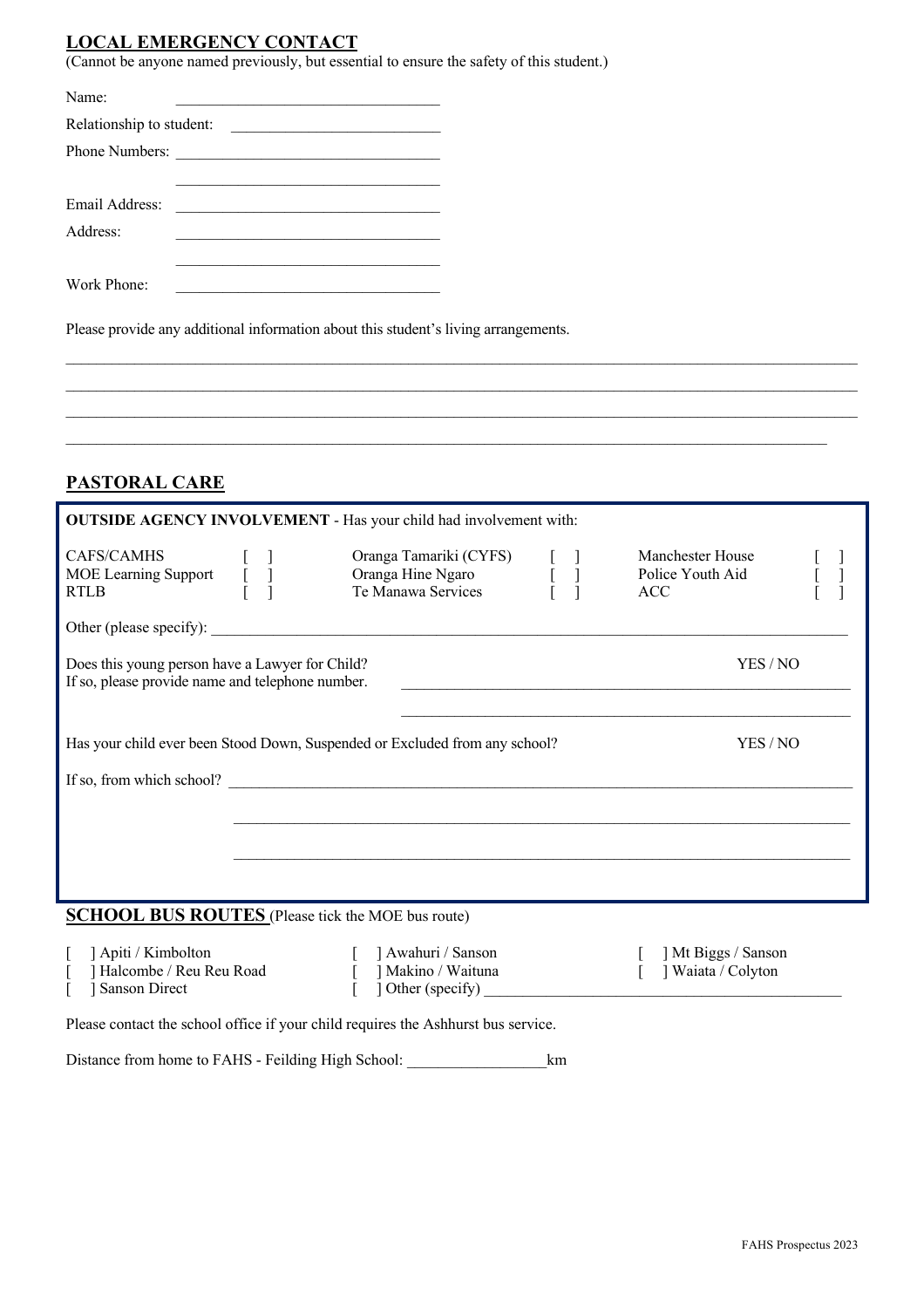### **YEAR 9 OPTION SELECTION**

For information about the option subjects, refer to the enclosed Year 9 Programme Structure.

#### **TICK EACH OPTION SUBJECT ONCE**

| 1. | <b>LANGUAGE OPTIONS (Tick ONE of)</b><br>French<br>Te Reo Maori<br>or                                               |  | Japanese<br>Te Reo Maori (full year)                           |
|----|---------------------------------------------------------------------------------------------------------------------|--|----------------------------------------------------------------|
| 2. | <b>ARTS OPTIONS (Tick ONE of)</b><br>Art<br>Music                                                                   |  | Drama                                                          |
| 3. | <b>TECHNOLOGY OPTIONS (Tick ONE of)</b><br>Design and Visual Communication<br>Digital Technology<br>Food Technology |  | <b>Technology Hard Materials</b><br><b>Technology Textiles</b> |

#### 4. **Number FIVE options in order of preference IF AN OPTION IS SELECTED IN SECTION 1, 2 OR 3, DO NOT SELECT AGAIN IN THIS SECTION**

|  | Agriculture                     |  | Music                            |
|--|---------------------------------|--|----------------------------------|
|  | Art                             |  | Sport Performance Basketball     |
|  | Commerce                        |  | Sport Performance Football       |
|  | Design and Visual Communication |  | Sport Performance Hockey         |
|  | Digital Technology              |  | Sport Performance Netball        |
|  | Drama                           |  | Sport Performance Rugby          |
|  | Food Technology                 |  | Te Aō Māori                      |
|  | French                          |  | Te Reo                           |
|  | Horticulture                    |  | <b>Technology Hard Materials</b> |
|  | Japanese                        |  | <b>Technology Textiles</b>       |

\* *A student may only choose one Sport Performance option.*

*\* Any variation to the above selections must have the Year 9 Dean's approval*

#### **SUBJECTS IF ENTERING YEAR 10, 11, 12 or 13**

Course selection is to be made in consultation with the Year Level Dean.